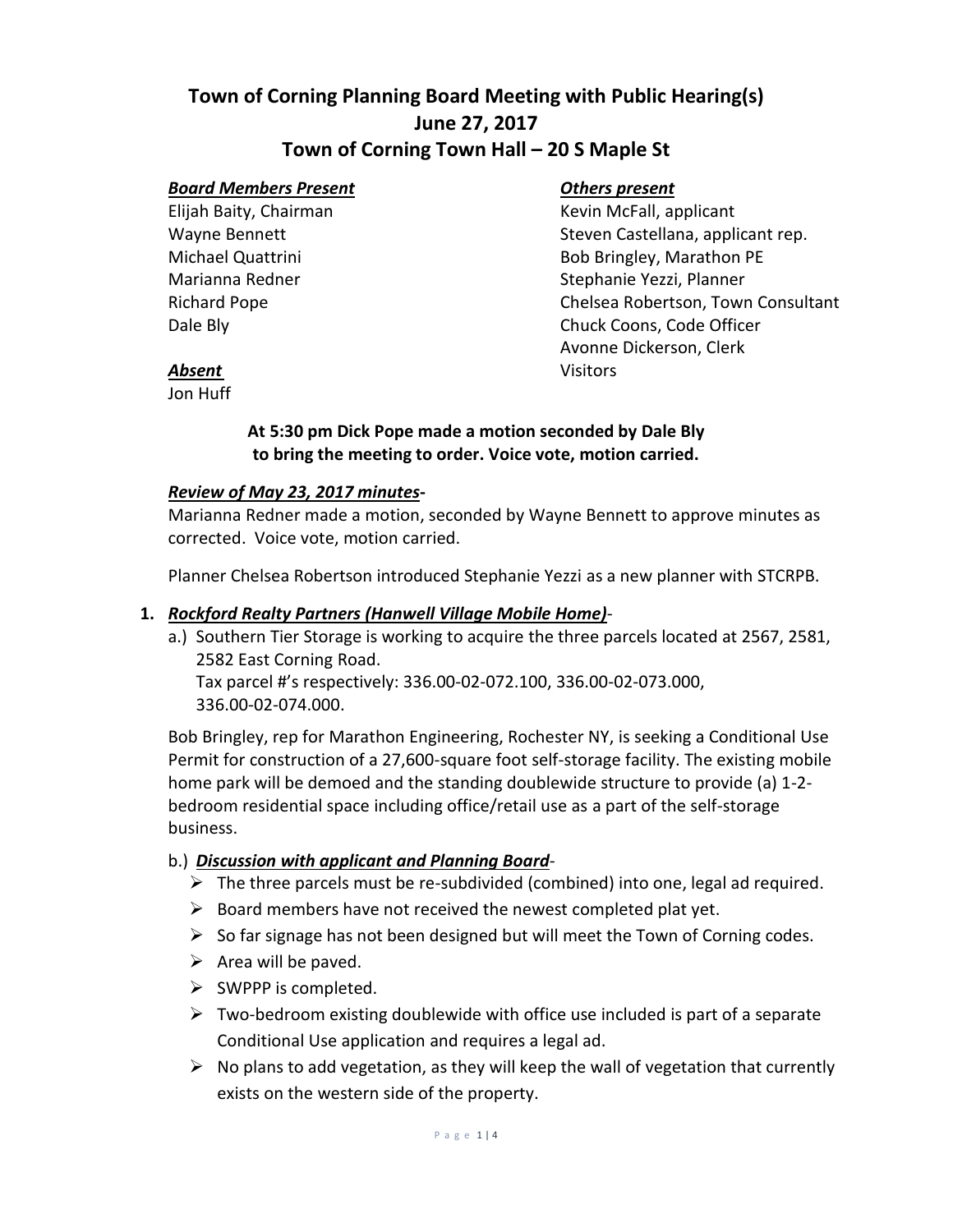# **Town of Corning Planning Board Meeting with Public Hearing(s) June 27, 2017**

# **Town of Corning Town Hall – 20 S Maple St**

### c.) *Public Hearing*-

at 5:48 pm, Elijah Baity opened the Public Hearing. Comments as follows:

Brian Harris, proprietor of several self-storage units in this local area-

Inquired if a formal feasibility study has been done,

Felt this was a hazardous real estate business,

Was this property a swamp at one time and then filled in,

Was told this property is contaminated,

Has there been a Phase I or Phase II done on this property to show it is readily adaptable,

Has the Town hired a consultant to review the report that was handed in,

Has DOT and DEC been involved,

This land is not zoned for this use,

Curious if the proper agencies have been involved.

Larry Baker, 11403 East Corning Road-

Wondered about septic tanks and what will happen to them,

What kind of fence will go up around it,

Does not want a light on the business sign,

Would like something in between the doublewide and his house.

- d.) At 5:57 pm Elijah Baity closed the Public Hearing.
- e.) *Motion*-

Marianna Redner made a motion, seconded by Dick Pope for the Planning Board to deem the application incomplete until the new plat is delivered. Voice vote, motion carried.

### **2.** *Corning Food Pantry, property located at 11715 East Corning Rd (currently "Beartown"), Project manager Steven Castellana-*

Request for Conditional Use Permit to repurpose building to accommodate distribution of necessary food/supplies to citizens of Steuben County (non-profit organization). Tax parcel 337.09-04-007.000.

### a.) *Discussion with applicant and Planning Board*-

- ➢ Hours of operation: Monday & Tuesday-9 am to 12 noon; Wednesday-10 am to 2 pm; Thursday & Friday-noon to 3 pm, second & fourth Saturday-10 am to 2 pm.
- ➢ Deliveries of food to the Pantry-10 am on Wednesdays.
- $\triangleright$  The house in front will be offices for staff.
- $\triangleright$  Parking will be existing 4 in the front and 5 new slots on the West side.
- $\triangleright$  Most residents will come to pick up food in a car or van.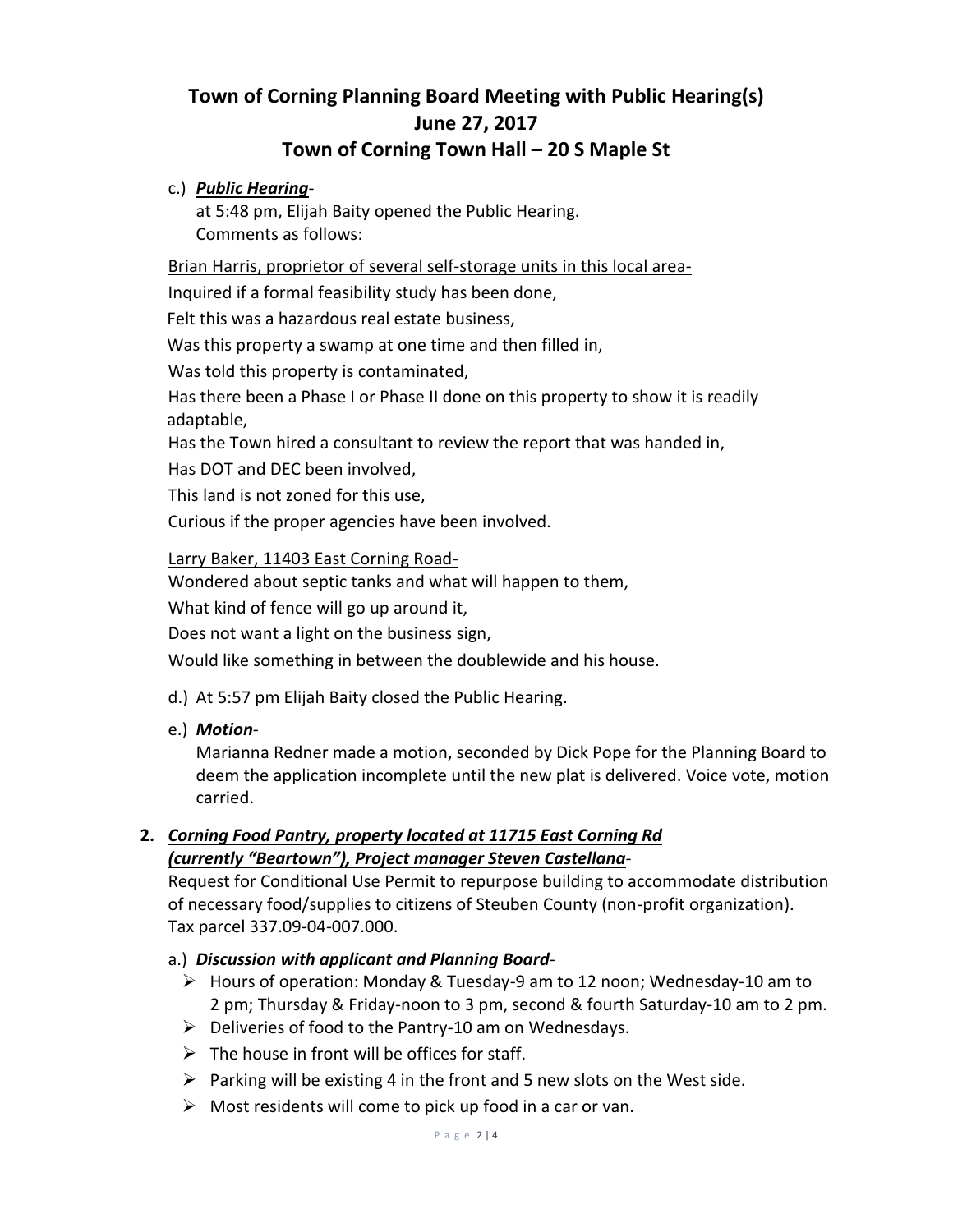# **Town of Corning Planning Board Meeting with Public Hearing(s) June 27, 2017 Town of Corning Town Hall – 20 S Maple St**

- $\triangleright$  There is no longer a shed on the property.
- $\triangleright$  There is a gas well on the West side of the property and a residence with children on the East side of the property. A chain length fence will be erected on the East side of the property.
- $\triangleright$  Workers are all volunteer.
- $\triangleright$  Nothing definite for signage yet.
- $\triangleright$  Written narrative is required.

#### b.) *Public Hearing*-

at 6:17 pm, Elijah Baity opened the Public Hearing. At 6:18 pm Elijah Baity closed the Public Hearing.

#### c.) *Motion*-

upon hearing no applicable adverse comments, a motion was made by Mike Quattrini, seconded by Wayne Bennett for the Planning Board to deem the application as incomplete and is requiring applicant to submit a written narrative by the July 11th Pre-Planning Board Meeting. Voice vote, motion carried.

#### **3.** *Kevin McFall, for property located at 1853 Benjamin Road, subdivision of (a)36-acre parcel*. Tax parcel # 354.00-01-021.000.

Mr. McFall would like to separate (a) 36.792-acres from (a) 48.7-acre parcel located on the Benjamin Road.

Plat that was submitted for approval was missing some vital information; first, the total acreage was not noted and second, the number of acres should be noted under "remaining lands".

The biggest concern is access to the property off the Benjamin Road. There are driveways to each home, but they are not noted on the plat. Easements may also be needed.

#### a.) *Motion-*

motion by Dick Pope seconded by Dale Bly to deem the application incomplete and have Mr. McFall work with the Board before the next Pre-Planning meeting on July 11th. Voice vote, motion carried.

#### **4.** *Timothy Mandell, 3849 State Route 414*-

Mr. Mandell has submitted a request to the Planning Board to change zoning on the left side of the road, heading north, from R1 to B2. Currently applicant has an outdoor hunting business in the Village of S. Corning and is seeking to move this business to his Route 414 home.